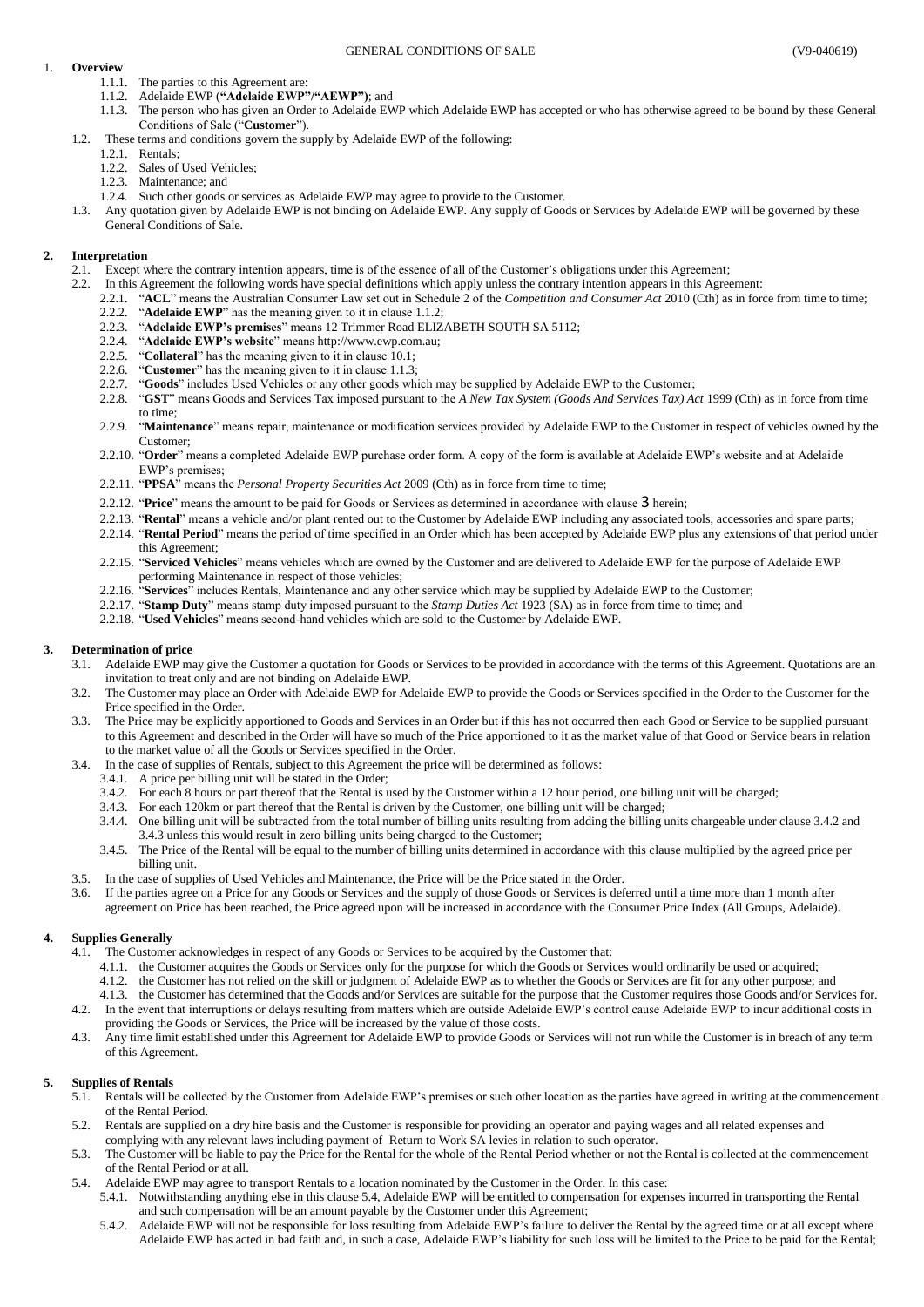- 5.4.3. Provided that Adelaide EWP has used its best endeavors to deliver the Rental to the location nominated by the Customer in the Order by the time appointed for delivery, the Customer will remain liable for the full Price of the Rental whether or not the Rental has been delivered; and
- 5.4.4. Where delivery of the Rental is delayed or cancelled due to Adelaide EWP's failure to use its best endeavors to complete delivery, the Price payable by the Customer for the Rental will be reduced in the same proportion as the length of the Rental Period for which the Customer does not have possession of the Rental as a consequence of such failure bears to the whole of the Rental Period.
- 5.5. The Customer warrants that all persons who will operate Rentals:
	- 5.5.1.1. are over the age of 21 years;
	- 5.5.1.2. have not been convicted of any offence relating to the driving of a motor vehicle under the influence of drugs or with more than the legally prescribed level of alcohol content;
	- 5.5.1.3. have not been refused any motor vehicle insurance;
	- 5.5.1.4. have been provided with all safety information provided with the Rental;
	- 5.5.1.5. will wear suitable clothing and any protective equipment required or recommended by the safety and operating instructions produced by the manufacturer of the Rental or by Adelaide EWP at all times while using the Rental;
	- 5.5.1.6. hold current licenses legally entitling them to do so; and
	- 5.5.1.7. are suitable persons for the task of operating the Rental.
- 5.6. The Customer will:
	- 5.6.1. attach to the Rental and maintain any safety signs supplied with the Rental and bring them to the attention of any person using the Rental and ensure that they are clearly legible by the operator of the Rental;
	- 5.6.2. not remove or countenance the removal of the Rental from the State of South Australia without the prior written permission of Adelaide EWP and such permission may be withheld by Adelaide EWP without cause;
	- 5.6.3. not give possession of the Rental to any person other than Adelaide EWP;
	- 5.6.4. not create or purport to create any proprietary right or security interest in the Rental, including any security interest within the meaning of the PPSA;
	- 5.6.5. use the Rental in a proper manner and in accordance with the operations manual (including supplements) and only for the purpose for which it was designed;
	- 5.6.6. promptly pay any and all fines, penalties or other charges arising out of the use of the Rental during the Rental Period including, without limitation, speeding fines or, if Adelaide EWP makes payment of same, to reimburse Adelaide EWP for such payment;
	- 5.6.7. if requested by Adelaide EWP, advise Adelaide EWP of the current location of the Rental and grant Adelaide EWP access to the Rental for the purposes of inspecting same. The Customer will, if necessary, procure permission for Adelaide EWP representatives to enter the property on which the Rental is situated for this purpose;
	- 5.6.8. in relation to any place where the Customer keeps the Rental, the Customer will immediately procure permission for Adelaide EWP's employees or agents to enter the location of the Rental for the purpose of retaking possession of the Rental. This obligation survives termination of this Agreement;
	- 5.6.9. return the Rental to Adelaide EWP's premises or such other location as the parties have agreed in writing on or before the end of the Rental Period.;
	- 5.6.10. comply with all statutory or other legal requirements relating to the use of the Rental;
	- 5.6.11. maintain reasonable insurance cover for any liabilities which it may incur in connection with the use of the Rental, including any insurance which Adelaide EWP at any time reasonably requests the Customer to obtain, and will provide Adelaide EWP with a certificate of such insurance upon request;
	- 5.6.12. immediately notify Adelaide EWP of any failure of the Rental of any nature whatsoever;
	- 5.6.13. clean and maintain the Rental in good and substantial repair and condition, reasonable wear and tear excepted and supply all fuel, oil and grease necessary for operation, service and maintenance of the Rental;
	- 5.6.14. repair or replace any flat and/or damaged tyres;
	- 5.6.15. not alter or add to the Rental or deface or erase any identifying mark, plate or number on or in the Rental or in any other manner interfere with the Rental;
	- 5.6.16. at all times during the Rental Period, hold all licenses, permits and qualifications necessary in the use, operation and possession of the Rental; and

5.6.17. return the Rental to Adelaide EWP's premises by close of business on each Friday (or if Friday is a public holiday, by close of business on the last business day before Friday) for maintenance conducted by Adelaide EWP;

- 5.6.18. ensure that any additional equipment required for the safe execution of the work to be carried out with the Rental, including safety harnesses, earth attachment leads, road traffic equipment etc, will be used by the Customer whether or not Adelaide EWP has supplied the Customer with the same. 5.7. The Customer indemnifies Adelaide EWP for:
	- 5.7.1. any damage to or deterioration of Rentals, other than reasonable wear and tear, including without limitation theft or vandalism occurring during the Rental Period or caused by events taking place during the Rental Period including the cost of cleaning or repainting;
	- 5.7.2. the cost to Adelaide EWP of freight or other charges, costs or expenses associated with retrieving the Rental in the event that it is not returned to
	- Adelaide EWP's premises on or before the end of the Rental Period including the cost of making good any damage caused to the Rental; 5.7.3. any suits or claims of whatsoever nature, including for negligence of Adelaide EWP, against Adelaide EWP by persons suffering loss in connection with the use of the Rental by the Customer during the Rental Period; and
	- 5.7.4. for any loss or expense incurred by Adelaide EWP as a result of the Customer's failure to return the Rental to Adelaide EWP's premises at the end of the Rental Period including:
		- 5.7.4.1. any contractual damages which Adelaide EWP may be required to pay to third parties resulting from Adelaide EWP's inability to satisfy contractual obligations to those parties; and
		- 5.7.4.2. any suits or claims brought against Adelaide EWP by third persons who have suffered loss as a result of Adelaide EWP taking reasonable steps to retake possession of the Rental.
- 5.8. In the event that the Rental is returned to Adelaide EWP before the end of the Rental Period, the Customer will nevertheless remain liable for the payment of the Price for the remainder of the Rental Period.
- <span id="page-1-0"></span>5.9. In the event that the Rental is not returned by the Customer on or before the end of the Rental Period, Adelaide EWP may immediately and without notice take possession of the Rental or, by written notice to the Customer, extend the Rental Period by the greater of:
	- 5.9.1.1. 1 week; or
	- 5.9.1.2. the length of the initial Rental Period.
- 5.10. For the purposes of this clause [5](#page-0-6), the Rental will not be taken to have been returned to Adelaide EWP unless:
	- 5.10.1. If the Rental is to be returned to a location other than Adelaide EWP's premises, Adelaide EWP has access to the Rental and is able to move the Rental to Adelaide EWP's premises under the Rental's own power;
	- 5.10.2. The Rental is in a clean state and in good repair, fair wear and tear excepted; and
	- 5.10.3. The Rental has a full tank of fuel or the Customer has reimbursed Adelaide EWP for the cost of a full tank of fuel.
- 5.11. In the event that the Rental Period is extended in accordance with clause [5.9,](#page-1-0) the amount payable by the Customer to Adelaide EWP in respect of the Rental will be increased by the proportion that the Rental Period as extended bears to the Rental Period before the extension with the intention that the price for the Rental per day of the Rental Period will remain constant following the extension.
- 5.12. If the Rental is collected or returned outside of the hours of 6am to 6pm Monday to Friday excluding public holidays, Adelaide EWP may charge an after hours opening fee of \$100.
- 5.13. The Customer will pay a \$100 administration fee for each speeding fine associated with the Rental during the Rental Period.
- 5.14. Notwithstanding anything else in this Agreement, Adelaide EWP may, by written notice to the Customer, shorten the Rental Period such that it will expire 2 days after the notice is given and require the return of the Rental at the end of the abridged Rental Period.

## <span id="page-1-2"></span><span id="page-1-1"></span>**6. Supplies of Used Vehicles**

6.1. The Price for the Used Vehicle becomes outstanding upon Adelaide EWP agreeing to sell the Used Vehicle to the Customer.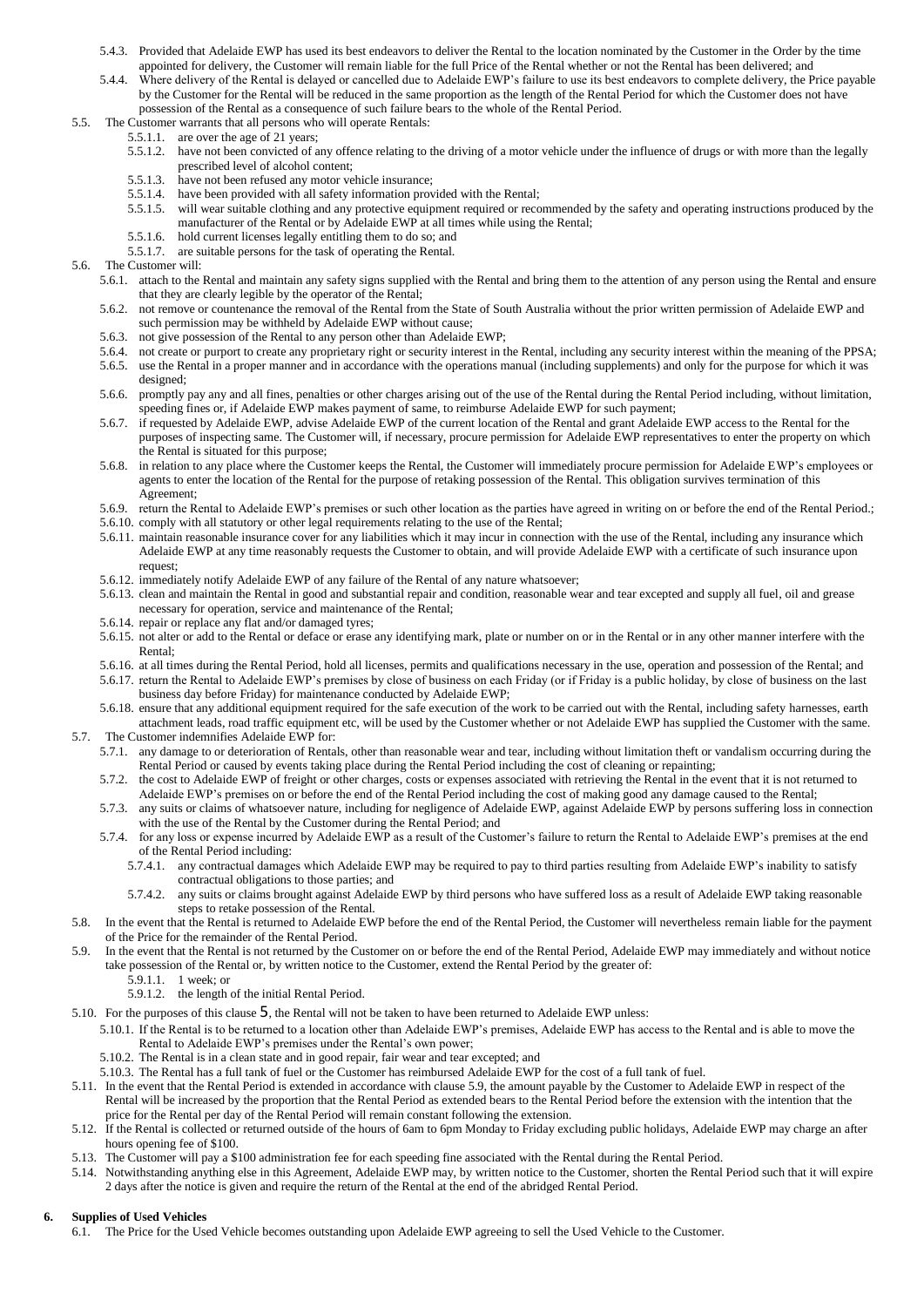- 6.2. Unless the parties otherwise agree, Used Vehicles will be collected by the Customer from Adelaide EWP's premises at a time which is convenient for Adelaide EWP and is not more than 7 days after Adelaide EWP has received payment of the Price for the Used Vehicle as cleared funds.
- 6.3. Used Vehicles remain the property of Adelaide EWP until the whole of the Price of the Order in respect of which the Used Vehicle is supplied has been paid whether or not the whole or any part of that Price is attributable to the Used Vehicle.
- <span id="page-2-1"></span>6.4. In the event that Used Vehicles are not collected by the Customer in accordance with claus[e 6.1,](#page-1-1) Adelaide EWP may charge reasonable storage fees in respect of the Used Vehicle and the Customer undertakes to pay those storage fees.
- 6.5. While any amount charged under this Agreement, including storage fees charged under claus[e 6.4,](#page-2-1) remains outstanding, Adelaide EWP has a lien over the Used Vehicle and is entitled to retain possession of the Used Vehicle until such fees are paid.
- 6.6. Notwithstanding this clause [6](#page-1-2), the risk in the Used Vehicles passes to the Customer from the date that the Order pursuant to which the Used Vehicles are to be supplied is accepted by Adelaide EWP.
- 6.7. In the event that a Used Vehicle comes into the possession of the Customer prior to payment of the whole of the Price for the Used Vehicle:
	- 6.7.1. If the Customer sells or purports to sell the Used Vehicle to a third person, the Customer will hold so much of the proceeds of that sale as represents the unpaid Price on trust for Adelaide EWP;
	- 6.7.2. Adelaide EWP may enter upon any premises of the Customer on which such Used Vehicle may be located for the purposes of retaking possession of the Used Vehicle and Adelaide EWP will not be liable to the Customer for any damage caused to the property of the Customer by reason of such entry.

## **NOTE: Adelaide EWP may offer a limited warranty on Used Vehicles supplied by Adelaide EWP as set out in the schedule to this Agreement.**

## **7. Supplies of Maintenance**

- 7.1. The Price for Maintenance becomes outstanding upon Adelaide EWP agreeing to perform the Maintenance.
- 7.2. Unless otherwise agreed, Serviced Vehicles will be delivered to Adelaide EWP's premises by the Customer on the date specified in the Order.
- 7.3. Adelaide EWP will complete Maintenance within 90 days, or such other period as may be agreed in writing, from the date on which Adelaide EWP receives full engineering technical details, if applicable, or from the date on which the Serviced Vehicle is delivered to Adelaide EWP's premises, whichever is the later;
- 7.4. Once the Maintenance has been completed, Adelaide EWP will notify the Customer that the Serviced Vehicles are ready for collection. A failure by Adelaide EWP to give such notice is not a breach giving rise to a right to terminate this Agreement and nor is it a repudiation of this Agreement.
- <span id="page-2-2"></span>7.5. Unless otherwise agreed, Serviced Vehicles are to be collected from Adelaide EWP's premises within 7 days of the Customer receiving notice that the Serviced Vehicles are ready for collection.
- <span id="page-2-3"></span>7.6. In the event that the Serviced Vehicles are not collected by the Customer within the period determined in accordance with claus[e 7.5,](#page-2-2) Adelaide EWP may charge reasonable storage fees in respect of the Serviced Vehicles and the Customer undertakes to pay those storage fees.
- <span id="page-2-4"></span>7.7. In the event that the Maintenance has been completed and the whole of the Price of the Order in respect of which the Maintenance was provided has not been paid:
	- 7.7.1. Adelaide EWP may retain possession of the Serviced Vehicles until such time as the whole of the Price of the Order is paid;
	- 7.7.2. storage fees under claus[e 7.6](#page-2-3) may be charged in respect of any period during which Adelaide EWP is retaining possession of the Serviced Vehicles under this claus[e 7.7;](#page-2-4)
	- 7.7.3. Adelaide EWP is entitled to a lien over the Serviced Vehicles in respect of so much of that Price as remains unpaid plus any storage fees charged under clause [7.6;](#page-2-3) and
	- 7.7.4. Adelaide EWP may, if any part of the Price or storage fees remains outstanding for more than 28 days, sell the Serviced Vehicles and account to the Customer for the net proceeds of that sale.
- 7.8. In the event that Adelaide EWP is required to relocate any cab/chassis running gear such as fuel tanks, air receivers, exhaust stacks and the like, the Customer will pay Adelaide EWP \$80 plus GST per hour of labour to do so and cost plus 15% for any materials supplied or required by Adelaide EWP in connection with such works.

# <span id="page-2-5"></span>**8. Payment terms and security**

- 8.1. Payment shall be made in Australian dollars.
- 8.2. Unless otherwise agreed, invoices rendered by Adelaide EWP are to be paid with 7 days of the date of the invoice.
- 8.3. Adelaide EWP may charge default interest on any amount outstanding under this Agreement at a rate equal to the Reserve Bank of Australia cash rate plus six percent per annum compounded daily.
- 8.4. All amounts due under this Agreement to be paid by the Customer to Adelaide EWP shall be paid in full (without any deduction or withholding other than – if any – that required by law in respect of withholding or deduction of tax) and the Customer shall not be entitled to assert any credit set-off or counterclaim against Adelaide EWP in order to justify withholding payment of any such amount in whole or in part.
- 8.5. The Customer charges all real and personal property held by the Customer as at the date of this Agreement and any property acquired by the Customer during the term of this Agreement with payment of any amounts outstanding to Adelaide EWP from time to time under this Agreement. In the case of property acquired by the Customer during the term of this Agreement, the charge is granted upon such property being acquired by the Customer.
- [8](#page-2-5).6. The Customer consents to the lodgment of caveats in respect of charges granted pursuant to this clause 8 and, without limiting clause [9](#page-2-6) herein, the Customer will pay Adelaide EWP's costs of lodging or removing such caveats upon request.
- 8.7. Unless otherwise agreed, all payments must made by way of bank cheque or electronic funds transfer to the following account:
	- Westpac

BSB 035-047 Account No: 186877.

# <span id="page-2-6"></span>**9. Costs**

- 9.1. In the event that Adelaide EWP incurs any cost or expense in obtaining or attempting to obtain payment from the Customer or in selling property of the Customer over which Adelaide EWP has a lien, the Customer agrees to reimburse Adelaide EWP for such costs and expenses. Legal costs will be reimbursed on a solicitor-client basis and other costs will be reimbursed in full whether or not they have been charged to Adelaide EWP at prevailing market rates
- 9.2. The Customer acknowledges that debt collection agencies may charge Adelaide EWP a commission on sums recovered from the Customer and that this commission may be up to 50% of the amount recovered. The Customer agrees that it will reimburse Adelaide EWP for such commissions.

## <span id="page-2-0"></span>**10. PPSA**

- 10.1. The Customer acknowledges that this Agreement may create a security interest, within the meaning of the PPSA, in personal property of the Customer or in property of Adelaide EWP (this property being "**Collateral**").
- 10.2. In the event that the Collateral to which a security interest relates is not predominantly used for personal, domestic or household use, the enforcement provisions listed in s115 of the PPSA are excluded from application to that Collateral to the full extent permitted under the PPSA other than the following sections: s117, s118, s123, s126, s128, s129(1) and all of Division 6 of Part 4.3 of the PPSA.
- 10.3. If, under this Agreement, Adelaide EWP acquires a security interest in Collateral owned by the Customer which is predominantly used for personal, domestic or household use, the Customer must give written notice to Adelaide EWP of that predominant use within 14 days of the grant of the security interest. In the event that the Customer does not give such a notice, the Customer represents to Adelaide EWP that the Collateral is not predominantly used for personal, domestic or household use.
- 10.4. The Customer will do all things reasonably required of the Customer by Adelaide EWP to allow Adelaide EWP to register its security interest under the PPSA and enforce any rights available to Adelaide EWP in relation to the security interest.
- 10.5. The Customer will reimburse Adelaide EWP for maintenance fees payable by Adelaide EWP under s168 of the PPSA.
- The Customer waives its rights to receive a verification statement in relation to registration events in respect of commercial property under section 157 of the PPSA.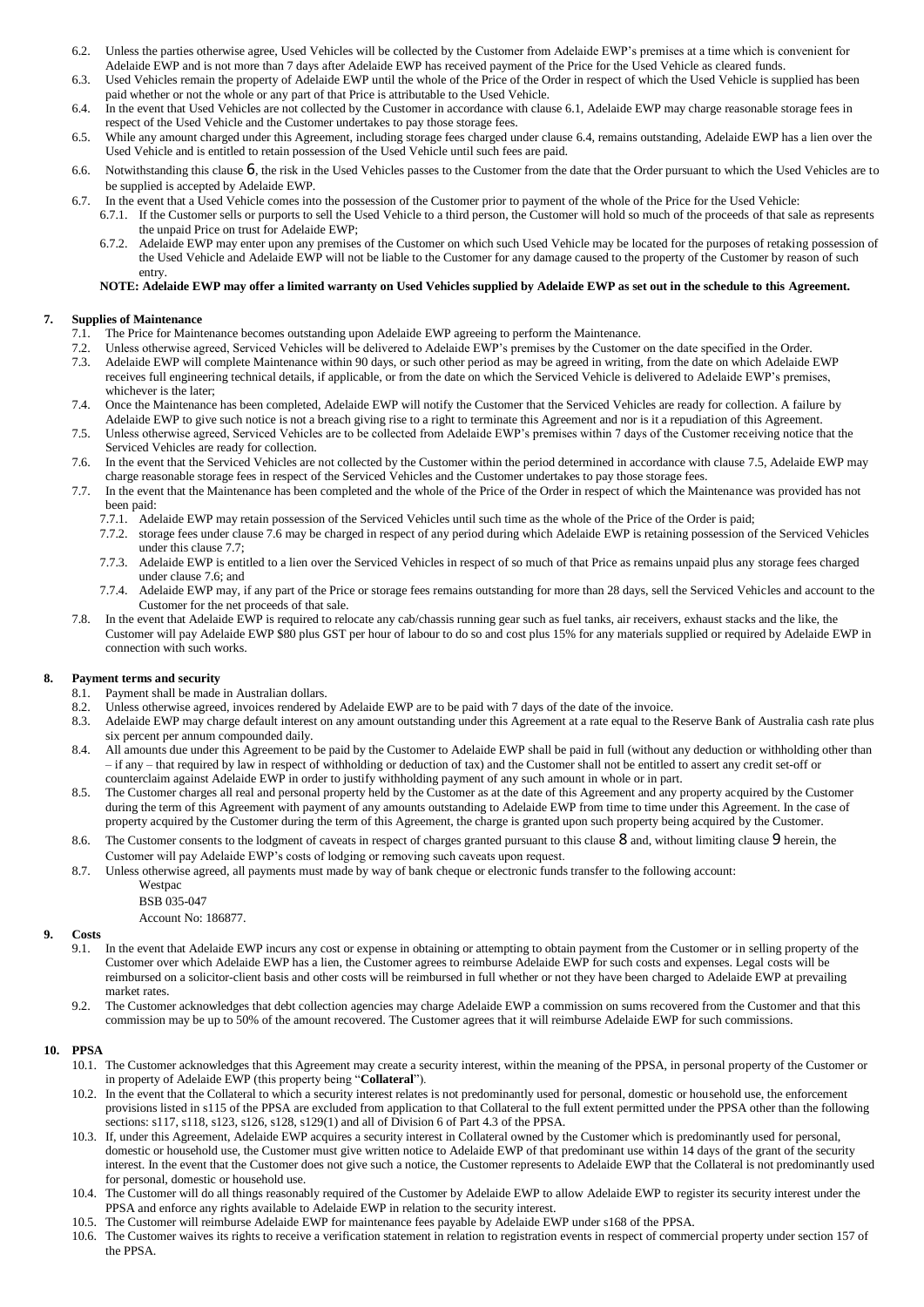10.7. The Customer and Adelaide EWP both agree that they will not disclose information of the kind that can be requested under s275(1) of the PPSA. The Customer will use its best endeavours to ensure that none of the conditions listed in s275(7) of the PPSA are satisfied during the term of this Agreement.

## **11. ACL**

- 11.1. In respect of supplies of Goods, Adelaide EWP limits its liability for breach of consumer guarantees under the ACL to Adelaide EWP's choice of the following:
	- 11.1.1. the replacement of the Goods or the supply of equivalent Goods;
	- 11.1.2. the repair of the Goods;
	- 11.1.3. the payment of the cost of replacing the Goods or of acquiring equivalent Goods; or
	- 11.1.4. the payment of the cost of having the Goods repaired.
- 11.2. In respect of supplies of Services, Adelaide EWP limits its liability for breach of consumer guarantees under the ACL to Adelaide EWP's choice of the following:
	- 11.2.1. the supplying of the Services again; or
	- 11.2.2. the payment of the cost of having the Services supplied again.
- 11.3. Nothing in this Agreement is to be taken to limit the liability of Adelaide EWP to a greater extent than permitted by s64A of the ACL.
- 11.4. The Customer acknowledges that Adelaide EWP does not provide Goods or Services which are to be used for personal, domestic or household use.

## **12.** *Sale of Goods Act* **1895 (SA)**

12.1. No term shall be implied into this contract by operation of s12 to s15 of the *Sale of Goods Act* 1895 (SA).

## **13. Termination**

- 13.1. Adelaide EWP will be entitled to terminate this Agreement if any of the following occur:
	- 13.1.1. An amount due under this Agreement is not paid by the Customer within 7 days of becoming due;
	- 13.1.2. If the Customer was carrying on a business at the time that this Agreement commenced, the Customer ceases to carry on that business;
	- 13.1.3. Any judgment is entered against the Customer and is not satisfied by the Customer within 14 days;
	- 13.1.4. If the Customer is a natural person:
		- 13.1.4.1. the Customer commits an act of bankruptcy; or
		- 13.1.4.2. the Customer becomes insolvent.
	- 13.1.5. If the Customer is a corporation:
		- 13.1.5.1. becomes insolvent or is presumed to be insolvent under the *Corporations Act* 2001 (Cth);
		- 13.1.5.2. an order is made for the winding up of the Customer; or
		- 13.1.5.3. the Customer is placed under external administration.
	- 13.1.6. The Customer has breached one or more of the terms of this Agreement and has failed to remedy that breach within 7 days of Adelaide EWP giving the Customer written notice of the breach; and
	- 13.1.7. Adelaide EWP has reasonable grounds on which to doubt the credit worthiness of the Customer and the Customer has not provided Adelaide EWP with evidence of its credit worthiness within 7 days of Adelaide EWP making a written request for such evidence.
- 13.2. Any security interest in Collateral of the Customer will survive the termination of this Agreement.
- 13.3. If this Agreement is terminated:
	- 13.3.1. any amount outstanding to Adelaide EWP will become immediately due and payable;
	- 13.3.2. clause [8](#page-2-5) will continue to apply in relation to any amount which is payable to Adelaide EWP; and
	- 13.3.3. any security interest created by this Agreement prior to termination will continue to exist after termination.
- 13.4. Either party may terminate this Agreement without cause by giving 14 days written notice to the other party.

# <span id="page-3-1"></span><span id="page-3-0"></span>**14. Liquidated damages**

- 14.1. In the event that this Agreement is terminated, except where Adelaide EWP has terminated the Agreement in accordance with claus[e 13.4](#page-3-0) herein, liquidated damages will be payable to Adelaide EWP in accordance with this claus[e 14.](#page-3-1)
- 14.2. In the event that Adelaide EWP was to provide Maintenance to the Customer:
	- 14.2.1. if the Serviced Vehicles have not been delivered to Adelaide EWP's premises at the date of termination: 5% of the Price for that Maintenance; and 14.2.2. if the Serviced Vehicles have been delivered to Adelaide EWP's premises at the date of termination: 15% of the Price for that Maintenance.
- 14.3. In the event that Adelaide EWP was to provide a Used Vehicle to the Customer, 2% of the Price of the Used Vehicle.
- 14.4. In the event that Adelaide EWP was to provide a Rental to the Customer:
	- 14.4.1. If termination occurs at least 21 days before the Rental Period commences: 10% of the Price for that Rental attributable to the first 3 weeks of the Rental Period;
	- 14.4.2. If termination occurs less than 21 days before the Rental Period commences: 80% of the Price for that Rental attributable to the first 3 weeks of the Rental Period; or
	- 14.4.3. If termination occurs during the Rental Period: 100% of the remaining Price attributable to the following 6 weeks of the Rental Period.
- 14.5. For the purposes of this claus[e 14,](#page-3-1) references to Price are references to the Price calculated at the date of termination.
- 14.6. Adelaide EWP may elect to sue the Customer for the loss suffered as a result of the Customer's breach of this Agreement rather than rely on the rights created by this claus[e 14.](#page-3-1)
- 14.7. Any right to liquidated damages under this clause is in addition to any other amount payable under this Agreement other than the Price.

## **15. Indemnity**

- 15.1. The Customer indemnifies and holds Adelaide EWP harmless from and against all liabilities, losses, damages, costs or expenses incurred or suffered by Adelaide EWP and from and against all actions, proceedings, claims or demands made against Adelaide EWP, arising:
	- 15.1.1. As a result of the Customer's failure to:
		- 15.1.1.1. ensure that any safety markings on Rentals or Used Vehicles are adequately displayed;
		- 15.1.1.2. bring to the attention of users of Rentals or Used Vehicles safety manuals and updates thereof applicable in relation to the goods;
		- 15.1.1.3. otherwise comply with any laws, rules, standards or regulations applicable in relation to the Rentals or Used Vehicles; or
		- 15.1.1.4. give adequate instructions to Adelaide EWP.
	- 15.1.2. As a result of any other negligence or other breach of duty by the Customer.
	- 15.1.3. As a result of compliance or adherence by Adelaide EWP with any instructions of the Customer in relation to Goods or Services supplied under this Agreement and from and against all actions, proceedings, claims or demands made against Adelaide EWP as a result of such compliance or adherence.

## **16. Limitation of liability**

- 16.1. To the extent permitted by law, Adelaide EWP will not be liable to the Customer in contract, tort (including negligence or breach of statutory duty) or otherwise howsoever, and whatever the cause thereof:
	- 16.1.1. for any increased costs or expenses incurred by the Customer;
	- 16.1.2. for any loss of profit, business, contracts, revenue or anticipated savings; or
	- 16.1.3. for any special, indirect or consequential damage of any nature whatsoever.
- 16.2. No claim may be brought against Adelaide EWP for breach of this Agreement or for liability arising in relation to the supply or use of Rentals, Used Vehicles or Maintenance more than 6 months after the supply is made.
- 16.3. Adelaide EWP's liability for breach of this Agreement or arising from the subject matter of this Agreement, including liability arising from negligence, is limited to the Price actually paid by the Customer pursuant to this Agreement.